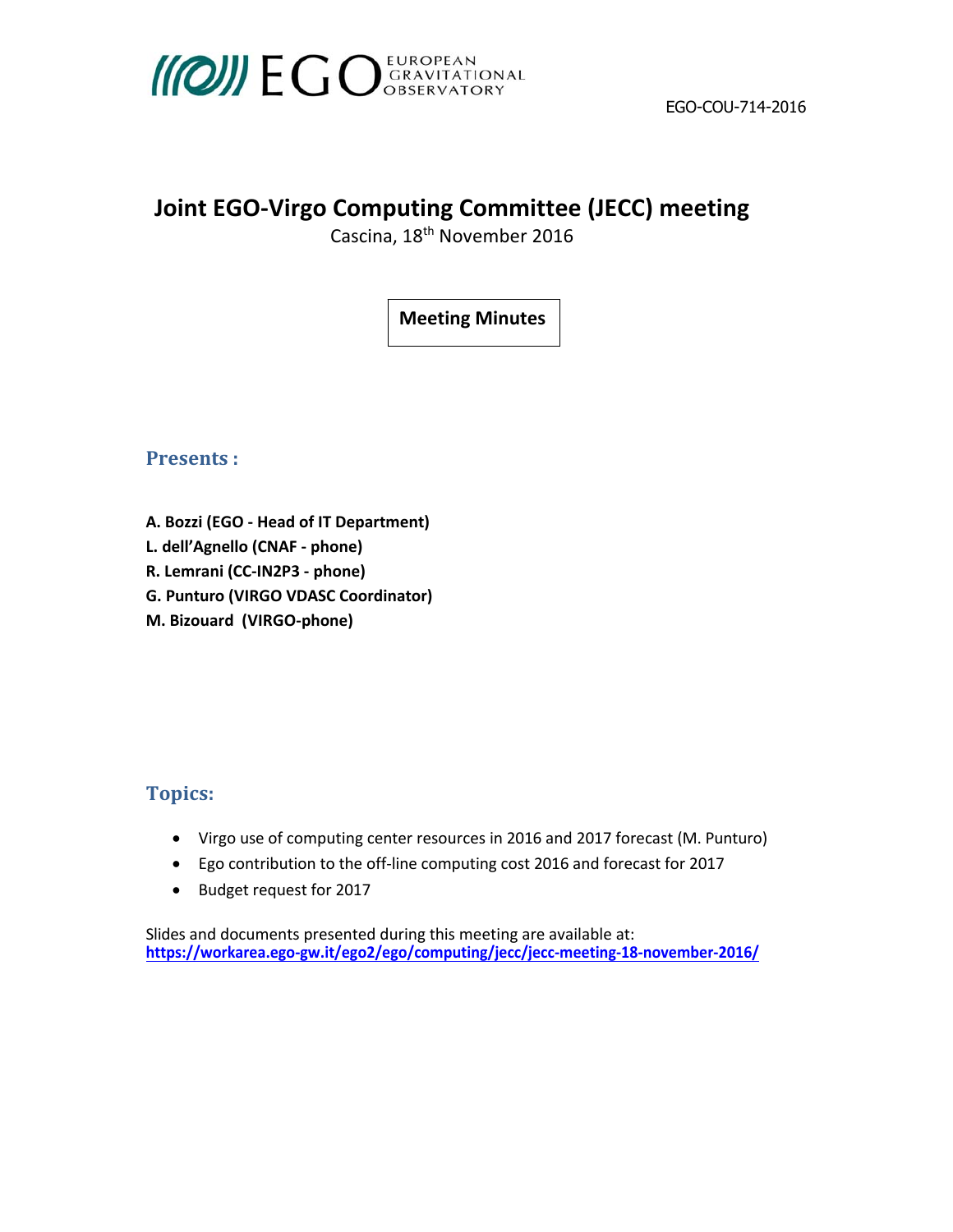# **MOWEGO** GRAVITATIONAL

### **Virgo use of computing center resources**

M. Punturo presented the status and forecast of the Virgo Collaboration computational needs.

2016 has been a year of transition for the usage of computing resources by Virgo collaboration, with different effects on the computing centres accessible by Virgo collaborators.

The analysis of the O1 data generated a substantial increase of the usage of CNAF mainly starting from September 2016. The implementation of the accounting system allow to show that CNAF is in the week 8-15 November 2016 the 3rd computing centre of the LVC collaboration in terms of CPU core hours and the 5th since O1. In fact the CW analysis asked for an increase of the computing power from 25kHS06 (Virgo pledge) to 35kHS06, kindly offered by CNAF clustering the resources unused by other CSN2 experiments. This fully justify the request for 2017 to have 36kHS06 at CNAF, considering the analysis of the O2 data.

In 2016, the Virgo collaboration has requested to CCIN2P3 5M HS06 hours.

So far only 1.1 M HS06 hours has been used. The main reason is that only few users are regularly using resources at CCIN2P3 : the EM-follow up Virgo team lead by Barbara Patricelli (Pise), the cosmic string search team lead by Florent Robinet (Orsay) and the long transient search lead by Marie Anne Bizouard (Orsay). The most CPU demanding search, the long transient search, has not run at CCIN2P3 in 2016 because the pipeline has not yet been modified to be able to run there. This explains the discrepancy between the demand and the usage.

A new entry in 2016 has been the use of the Nikhef computing center. In 2016 the Rome CW pipeline has been adapted to run via EGI at Nikhef and up to 1000-1500 jobs have been launched in parallel in some time periods

### **Needs 2017**

In 2017 the main user of the Virgo computing centre will be again the CW analysis but new entries are expected. cWB is attempting to move part of the analysis at CNAF, pyCBC is capable to access CCIN2P3 and CNAF via OSG (soon also cWB will be able to do it) and the long transient search will run at CCIN2P3.

At EGO we had in 2016 a crisis on the availability of disk space in the "Procdata" volume; the problem has been mitigated implementing a quota control and monitor; but further needs, related to the next scientific run(s) are expected and it is mandatory to foresee an increase of 100TB in the storage in Cascina.

In the following tables are listed the additional requests at the computing centres: